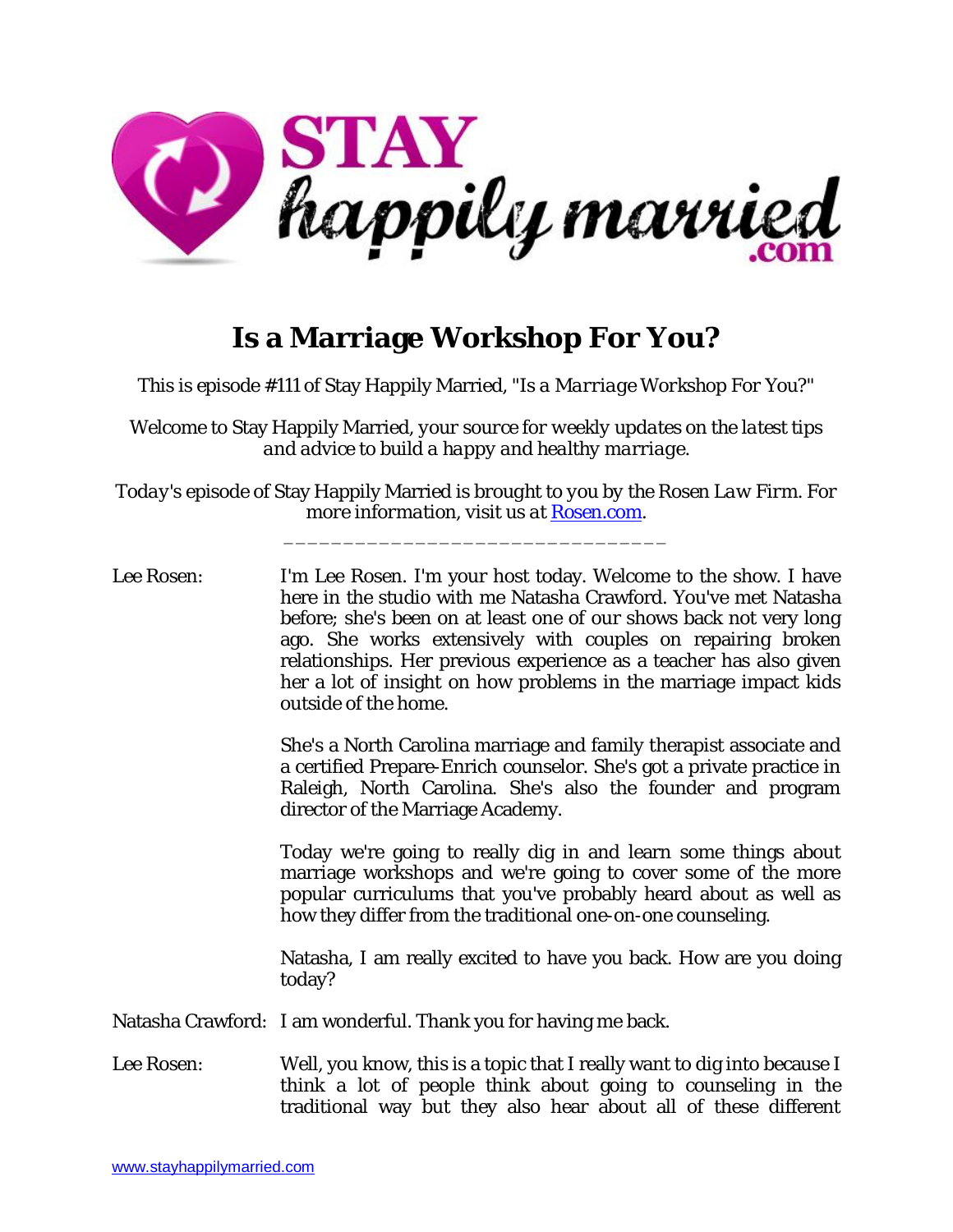marriage weekends and workshops and group sessions. And we've done shows about some of them in the past and I want to kind of dig into that because I'd really -- for me, anyway, I'd like to know, and I suspect a lot of people would as well.

Before I jump right into it, let me ask you. You're doing this; what caused you to start facilitating marriage workshops? What got you interested in it?

Natasha Crawford: Well, doing therapy is one thing. That's more couples in crisis. For me, I'm really a big proponent of people taking a proactive approach to their marriage. And the best way to do that is do some learning on the front end. They always say, "An ounce of prevention is worth a pound of cure." Well, in my private practice, that's the pound of cure; long-term couples in crisis tend to be.

> But if you can go to a weekend workshop, a little two-hour something to just get a couple of tidbits, a couple of nuggets that you can take back to your marriage that's doing fairly well that you just want to enhance or learn some new things, that's the way to go.

- Lee Rosen: So do you think of this workshop format as being more for people that aren't in too much trouble yet? Is that who they're usually aimed at?
- Natasha Crawford: I think for me, for the ones that I do, yes. There definitely are some workshops that are for couples who are deciding do we stay or do we go? But the ones that I'm doing are primarily for those couples who are in what they would consider an okay place. Maybe they're on autopilot and they're deciding, "You know, let's rev some things up. We need to learn something."

Or they're about to have a life transition; so they're about to have a baby, there's about to be a money transition, parents are about to move in the house, and so just trying to figure out, "Okay, how do we do our marriage with this new thing that's coming up?"

Lee Rosen: I mean, just reality -- and you're the expert. You're the one dealing with people that are going through this. But it seems to me that if everything's going swimmingly and we're doing great, we're not calling you. I mean, we've got to be having some issues before we're even flipping through Google looking at workshops and --

Natasha Crawford: Exactly. Yeah.

Lee Rosen: Yeah. So who are the people that are coming to you? Where are they when they usually -- when they call you?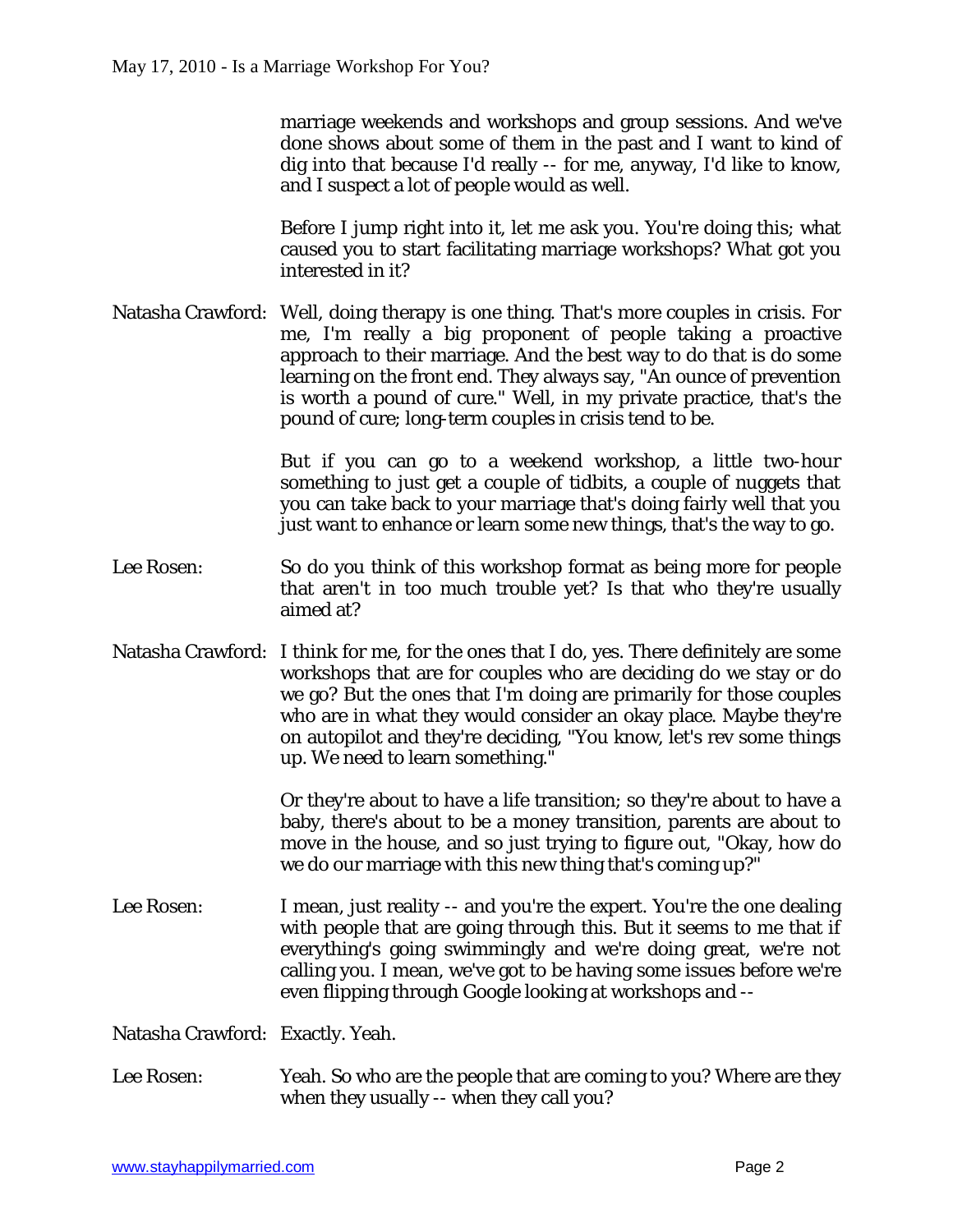- Natasha Crawford: They're at that place where they're noticing that things aren't where they used to be. They say that couples tend to live on average six years unhappily before they will go and seek someone out. I think that's ridiculous. If you've been unhappy for a year or two yeas, okay, you know what? Let's try something. It may not be that we need therapy and counseling -- and there's a big stigma attached around those words -- but maybe we should go to a workshop. Because you know what? Things aren't the way they used to be and we want to learn some new things.
- Lee Rosen: Right. Now, we did a show not very long ago about PAIRS.

Natasha Crawford: Yes.

- Lee Rosen: You've heard of that model. And I've heard good things about that, I guess. What is the deal with PAIRS? And I assume that's not what you're doing. You have your own name for the thing you do. What do you call yours?
- Natasha Crawford: The Marriage Academy.
- Lee Rosen: Chay. The Marriage Academy.
- Natasha Crawford: Yes.
- Lee Rosen: And so what's the -- well, first of all, let me ask you first what the Marriage Academy is and then we'll sort of contrast it to some of these other things I've heard about. What's the Marriage Academy?
- Natasha Crawford: Well, the Marriage Academy is an initiative or a program that I've set up just as a way to house all of these different workshops and classes. So to start off we've got Intro to Marriage and that's the marriage preparation class for engaged couples. And then for couples who have been married and then couples who are about to have their first baby or go through all of those transitions that we mentioned earlier.

I do use the Prepare-Enrich program for the assessment piece of that program and that is very similar to PAIRS and the RELATE program. So all of those different assessment tools are ways to give us information about the couple so that we can figure out the best way to help them.

Lee Rosen: Okay. And so how is what you're doing different from something like PAIRS? Or are they a lot alike?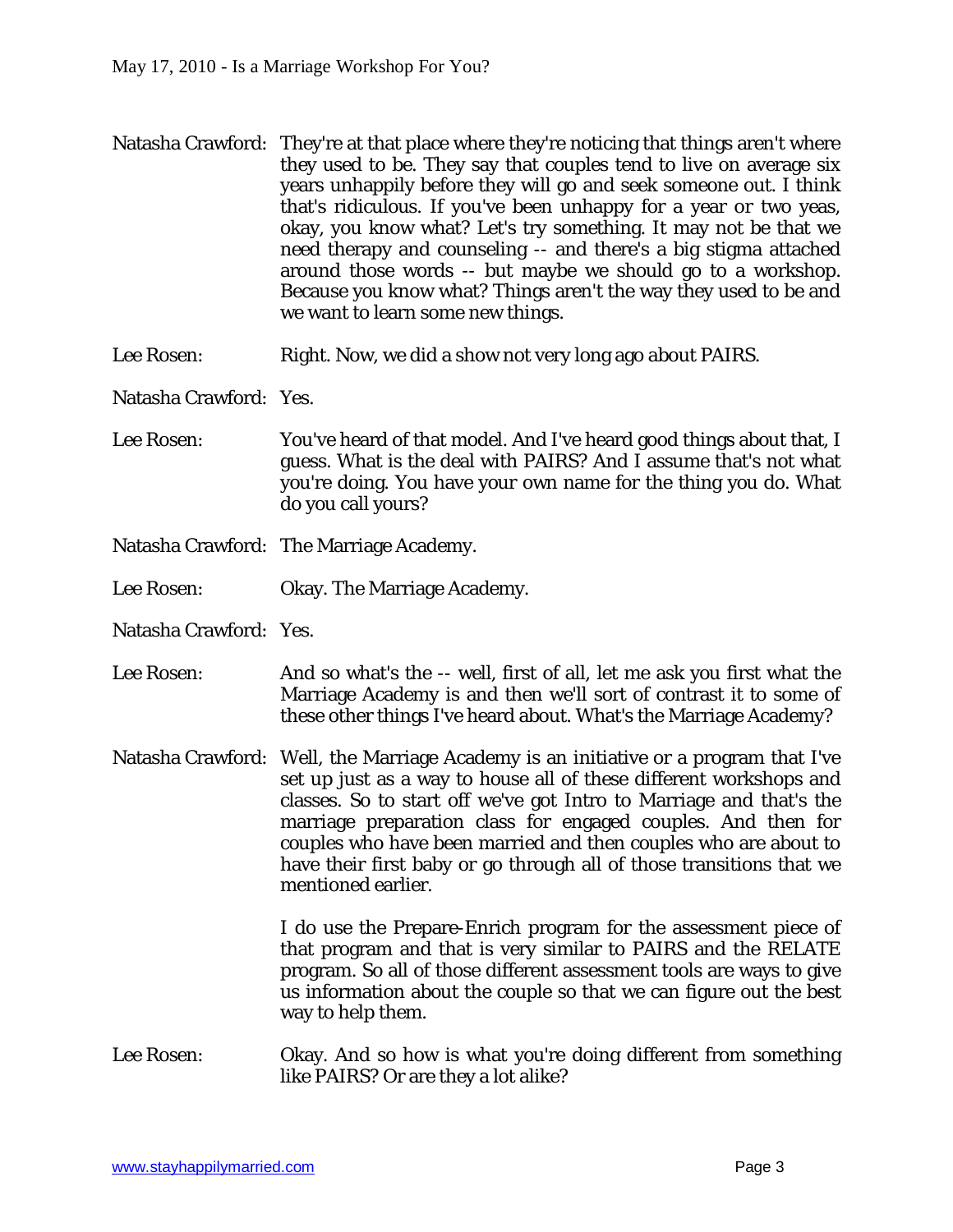- Natasha Crawford: They're very much alike; they're just different programs, different types of assessments that were created by different individuals.
- Lee Rosen: Right. Everybody's got their own I guess little variation on the theme.
- Natasha Crawford: Exactly.
- Lee Rosen: Okay. So somebody is interested in calling you. I'm realistic; they're not calling you unless things are a little off the rails. They're not listening to this show unless things are not feeling quite the way that they had hoped that they would be.

So give me a feel for when I call you and I come to the Marriage Academy, what is it going to be like to get to jump into one of these programs? How many people are going to be there? How long is it going to take? What's it going to be like?

- Natasha Crawford: Well, if you come for the Advanced Techniques class, that's going to be a two-weekend back-to-back workshop up to 10 couples. That's where you do the couple checkup assessment, which is another part of the Prepare-Enrich program, so that way I can get a sense of where you are, what your strengths and weaknesses are as a couple, so that we can tailor the weekends to the different couples that are in the room.
- Lee Rosen: So you already know a lot about all of the couples that are in the workshop before we even get to the workshop.
- Natasha Crawford: Exactly. They do an online assessment before they even come in. And that way I can get a sense of who's having issues with what thing. Is it communication? Are they struggling with money issues? What's going on in their relationship? So that way we can tailor the workshop just for those people in the room.
- Lee Rosen: Do you ever -- in that Prepare-Enrich process before the workshop, before the academy, do you ever find that this couple maybe isn't right for -- that they need to do something different?
- Natasha Crawford: Sometimes that is the case where you can get the report back and it's like, oh, you know what? A workshop may not be the thing for them. It may be that they need counseling more long-term.
- Lee Rosen: Right. Okay. So you know a little bit about us. We're going to show up for this Marriage Academy weekend. How many people are there and what's it going to feel like?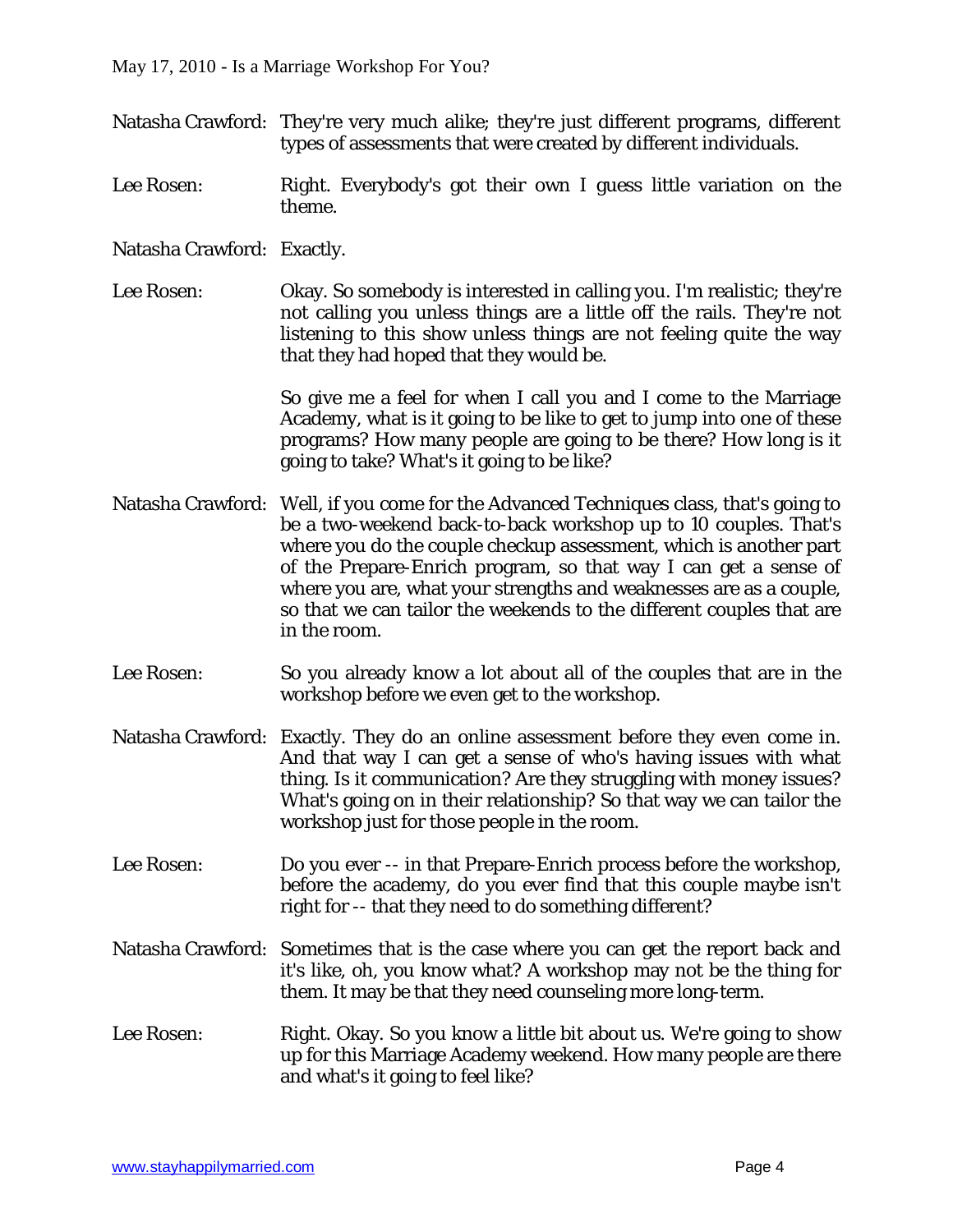- Natasha Crawford: It's going to be between 3 and 10 couples, just depending on the size and who signs up at that particular time. Two weekends, early in the morning from 9:00 to 12:30, two Saturdays back-to-back. So that way when you come in, the first thing we're doing is talking about the assessment, how that was, and jumping straight into learning different techniques, communication, talking about money, talking about children, all of the things that they're struggling with at that time.
- Lee Rosen: Right. Now, that's interesting. When I was talking to someone about the PAIRS program I got the sense that they went all day. And I know for me, after lunch I'm shot out. I mean, I do like the idea of doing it more than one morning and not doing it all in one day.

So am I going to have to tell all of my personal stuff? I mean, is my wife going to be saying in front of the group, "Yeah, he's not very good in bed," or whatever it may be? Because that would be a turnoff for me.

- Natasha Crawford: As it would be for --
- Lee Rosen: Yeah. I might like to hear about somebody else's, but mine I'd just as soon keep at home.
- Natasha Crawford: Well, one of the rules that we kind of put out there at the outset is, one, whatever is said in here stays in here. And the couples kind of have to agree to that, that they won't go out and share with the world what they've learned about other couples. And one of the other rules is that before you speak on behalf of you and your spouse you kind of check in with one another to make sure that it is okay to share.

It's not where everyone has to speak. You can be that quiet person or that person that is taking in the information and needs to process it over the course of the week. Or you can be the talker. So there's room for every type of personality in the workshop.

Lee Rosen: Right. Okay. And so these are folks that are not in deep, deep, deep crisis.

Natasha Crawford: Exactly.

Lee Rosen: So what do they expect? What should they expect? You were having some issues. You've spent some time in the Marriage Academy. What kind of outcome are we looking for? How are we going to know it worked?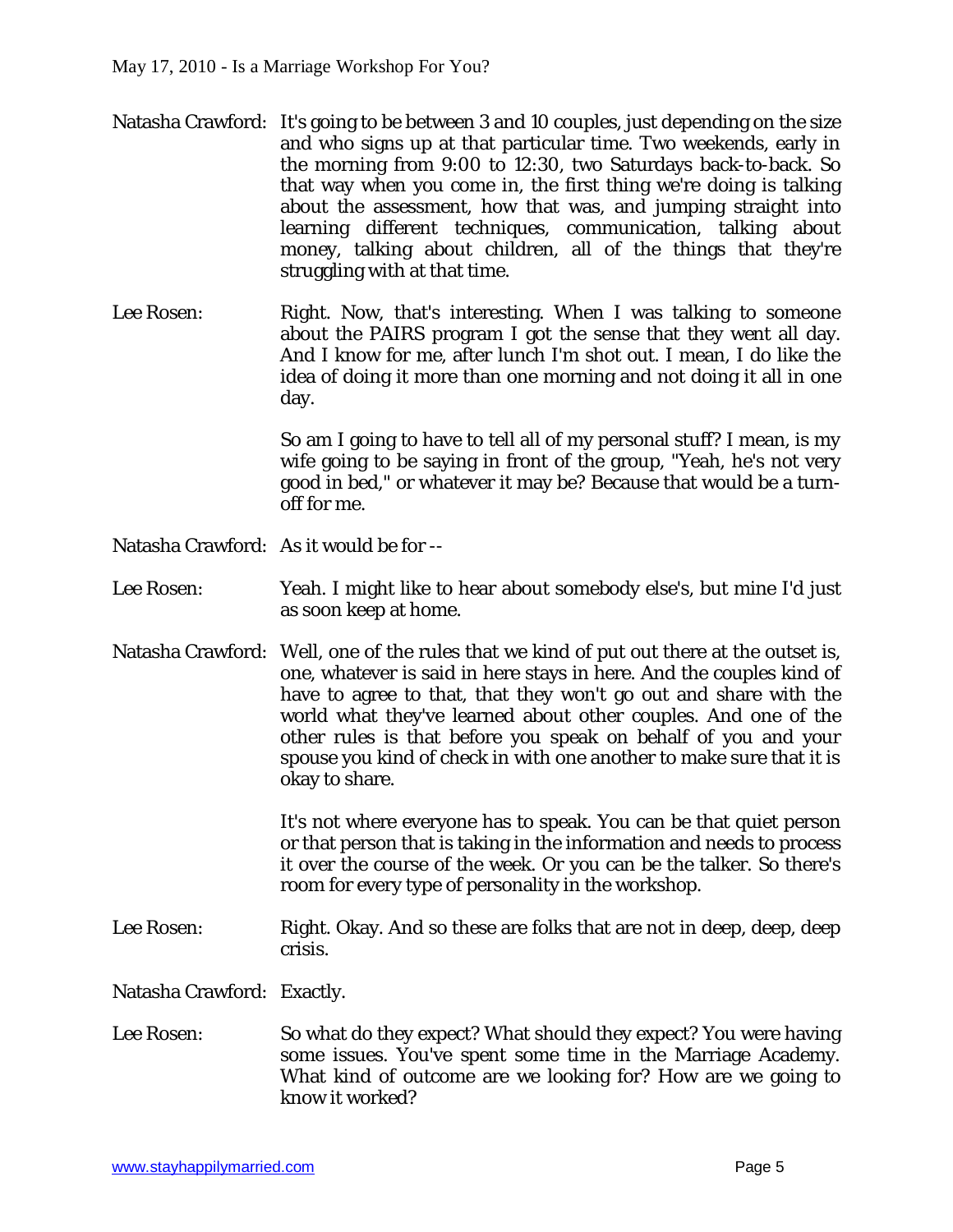Natasha Crawford: It takes a little bit of time. You will have hopefully learned something new. You will have learned something new about yourself, something about your partner, something about the relationship. A lot of it won't be new stuff. "Okay. We knew we had communication problems." Well, you're coming to learn how to communicate a little bit better. Well, you knew you had money problems or that you had disagreements in terms of how to discipline or raise the children in terms of religion.

> But when you come here to the academy, to the workshops, it's about, okay, how do we figure out how to fix those issues, how to talk about them in a new way? You may not come to an agreement right then and there, but at least you've gotten to a place where you can at least open the dialogue.

- Lee Rosen: That makes sense. Now, the Marriage Academy is not just for people that are having issues in the marriage or some level of dissatisfaction, but the Marriage Academy also has programs for people that have not yet gotten married -- for premarital programs, right?
- Natasha Crawford: Yes.
- Lee Rosen: What's that all about? I think that would be like the ultimate wedding gift -- or engagement gift I guess would be the right time. But tell us about that.
- Natasha Crawford: Well, it's called Intro to Marriage and it is what it sounds like. We want to help couples set a solid foundation. It's all about building your marital house on a solid foundation and making sure that you've had those conversations that need to take place.

So many of the young couples that come into my office -- one of the first things I'll ask is, "Well, what did you expect when you walked down the aisle? Did you talk about where you wanted to live and what your career goals were and how many children you wanted to have and all of these other topics?" And they look at each other and say, "No."

- Lee Rosen: Right. It never occurred to us to --
- Natasha Crawford: No. It never occurred to us to talk about what we were going to do once children entered the mix. And so to be able to have those conversations on the front end and flesh all of that out makes a whole lot of sense, as opposed to waiting until it happens and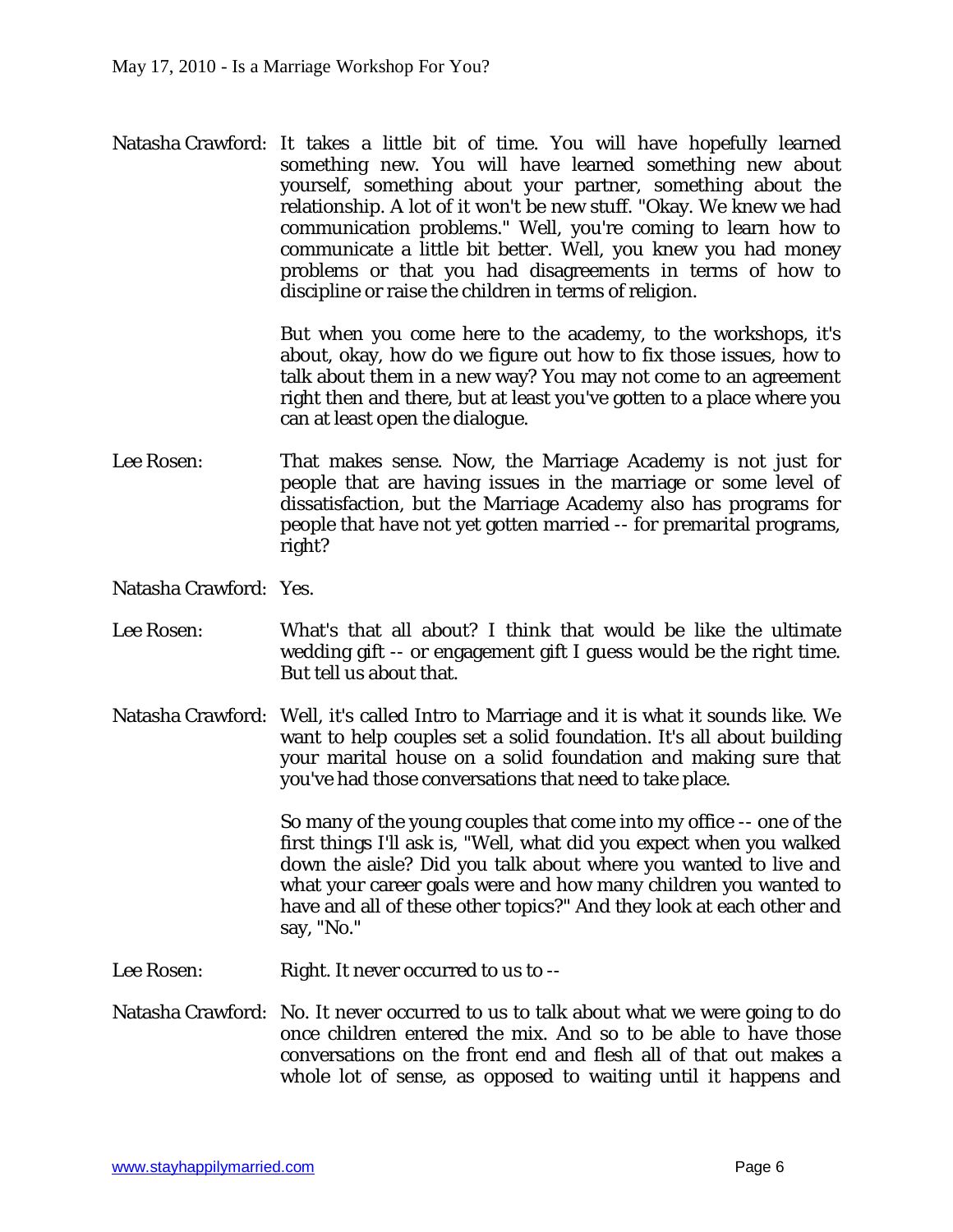thinking, "That's how you want to raise children? That's not how I want to raise children."

- Lee Rosen: Right. I never would have married you if I had known that.
- Natasha Crawford: Exactly. Or we would have been able to come to some sort of compromise so that when it does happen we can do it --
- Lee Rosen: Now, is that also a few Saturdays? Is that how that's formatted?
- Natasha Crawford: Yes. That's a double Saturday as well. And so that way, during the course of the week they can have an opportunity to have some of those conversations and extend some of the conversations that happened in that first Saturday.
- Lee Rosen: Right. Now, I would imagine -- you correct me if I'm wrong, but I would imagine at those pre-marriage Marriage Academy programs there's more laughing than crying, right?
- Natasha Crawford: Yeah. They're happy. It's more about pulling them back down to earth because they're all excited about being married and planning the wedding and all of that. So it's very happy. It's a very happy time.
- Lee Rosen: Okay. But what about the programs for people that have been married for a while? Is there more laughing or crying at those?
- Natasha Crawford: I don't know about crying but it's definitely a different feel because these are people who have been married for two years, five years, however many years they've been together. So there's a different energy that goes around a couple that has been married, and possibly has children, as opposed to a young couple with or without children who are planning to get married.
- Lee Rosen: Right.
- Natasha Crawford: It's just a different energy.
- Lee Rosen: Yeah. I'm sure it's a very different feeling. So if I'm listening today and I'm thinking about, "Gosh, do I want to go to a Marriage Academy program with a group, or do I want to just do the traditional approach and come see you with my spouse, do the counseling?" At some level it feels to me like the Marriage Academy would be fun and it would be interesting and all that.

But if I really want to get serious and want to move forward in a hurry, which is -- for me, anyway -- the way I always want to do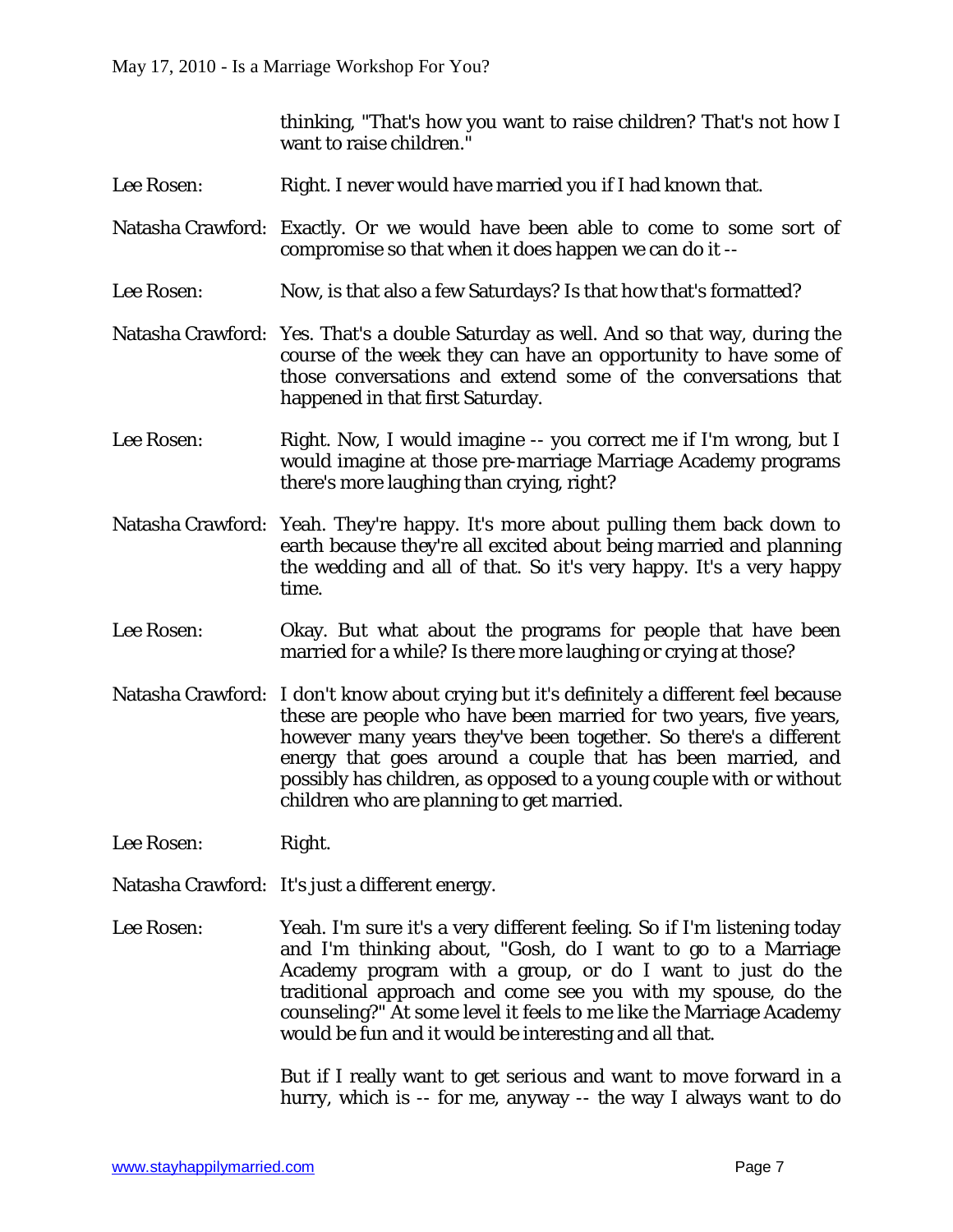everything, that having you one-on-one with me and my spouse is like we get a full dose of you and your help versus being in a group where we're getting one-twelfth, or whatever, of your attention. I mean, how do you decide which way to go?

- Natasha Crawford: It's a personal decision for the couple. They have to decide which one is better for them. They may go to a workshop -- maybe not necessarily the weekend one but one of the little two-hour workshops that I will be starting to offer in the fall -- and say, "You know what? We have other issues that we need to talk about. Let's go see her for some deeper stuff."
- Lee Rosen: Right. So it might be that you'd end up doing both really.
- Natasha Crawford: Exactly.
- Lee Rosen: Yeah. So what is going on at -- the website is MarriageAcademy.net. What have you got happening at the website? Tell us about that.
- Natasha Crawford: It's just a host of information about all of the classes that the Marriage Academy is offering. We talked about the Intro to Marriage and the Advanced Techniques; those are the two that happen over the two Saturdays.

And like I said, coming up in the fall will be what I called the Marriage And series, so that's marriage and money, marriage and first baby, marriage and infidelity, marriage and -- the whole host of things -- marriage and your aging parents. So any sort of life transition that might cause a little hiccup in the relationship that you want to prepare for.

"Oh, yeah. My mom is getting a little bit older and we're trying to figure out whether or not she should move in with us or whether or not we're going to put her in a retirement community. Let's be in a place with other couples who are struggling with that same issue and talk to someone who can tell us about how that may affect our marriage. Let's go for it."

Lee Rosen: Maybe the president needs to come to your --

Natasha Crawford: That would be excellent.

Lee Rosen: Marriage and the mother-in-law living with you in the White House.

Natasha Crawford: That's right.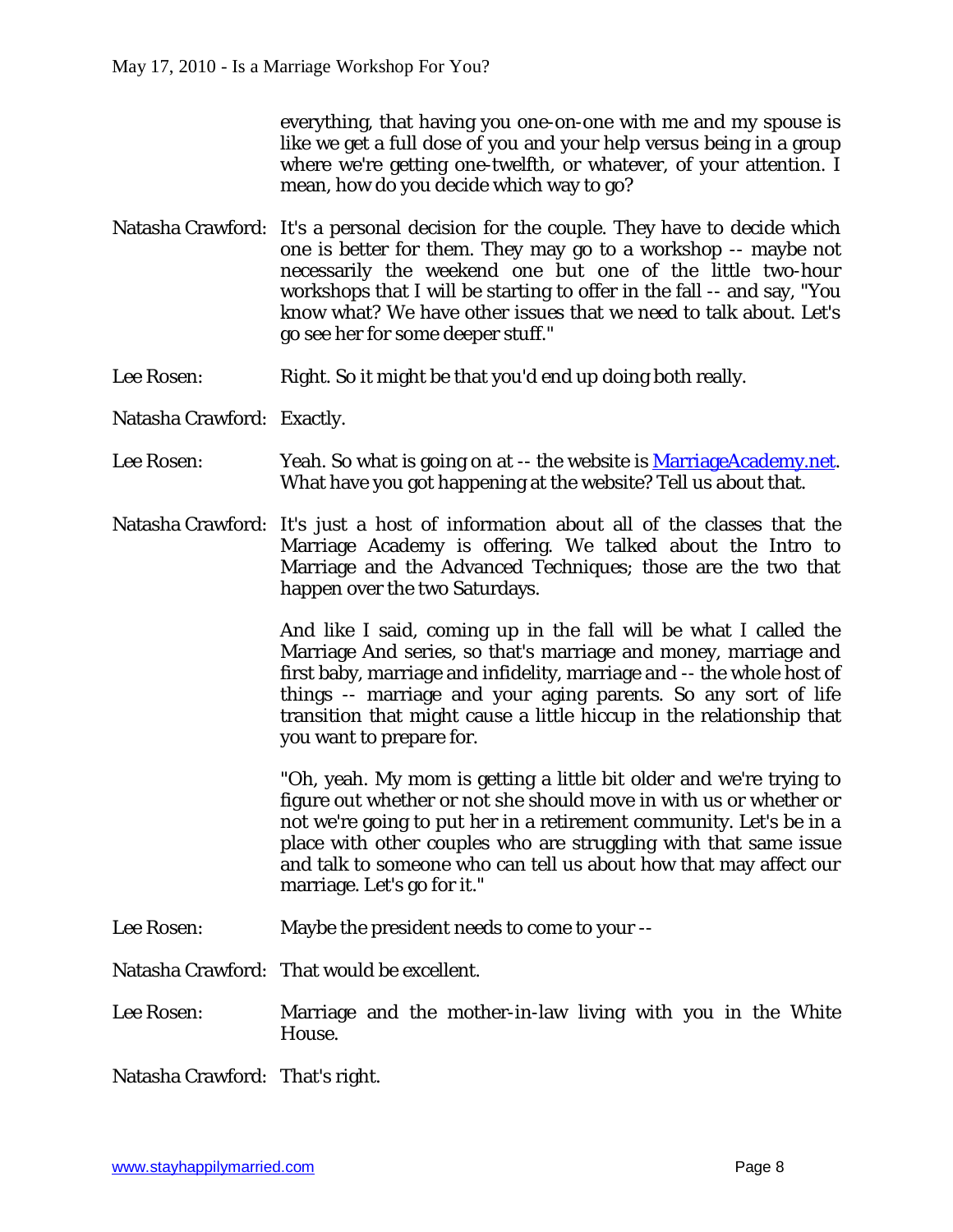Lee Rosen: That would be a small group that's having that problem, but -- yeah. Very interesting. I can think from the letters we get at this show, maybe marriage and she doesn't like to sleep with me often enough would be a -- that would be -- we get a lot of letters about that one.

> Let me ask you, if you want to do one of these workshops -- you want to come to the Marriage Academy and do one of the multiple Saturday deals -- give me a feel for what that ultimately costs a couple. Money is tight today. What are you going to spend on that?

- Natasha Crawford: Well, the two Saturday workshops are \$395 and you get the two Saturdays full on. There's a Skype session with me in the week in between because I figure during that in between you're having a lot of conversations about the stuff that happened that first Saturday.
- Lee Rosen: Be talking about what she said but I didn't agree she could say.
- Natasha Crawford: Exactly. So you get to have a Skype conversation with me two-onone. A marriage resource guide that has a host of resources for couples in the community. So if you need information about an attorney to do your will because now you're thinking, "Oh, yeah, we need to do one of those." A massage therapist to do couples massages. A financial planner because your money isn't in order.
- Lee Rosen: Right. It starts raising all those issues.
- Natasha Crawford: It starts raising all of those issues. And so to be able to give them resources like that that are in the community so that they don't have to go searching for them once they've left and they're filled with more questions than they came with, to be able to offer that as well.
- Lee Rosen: Right. I think that mid-week check-in is probably pretty valuable. Most people probably think, "Yeah, we need a little help here on Wednesday to get through until next Saturday.

Natasha Crawford: Exactly.

- Lee Rosen: Because you do. You're stirring the pot. Very interesting. Is there anything else we ought to know about the Marriage Academy?
- Natasha Crawford: It is just getting underway. And like I said, in the fall we will start that Marriage And series; those are going to be two-hour quick workshops, sometimes paired with me and another professional.

So if we're talking about marriage and money then there may be a financial advisor, financial planner in the room with. So that way I can talk about the emotional aspects of money and how it affects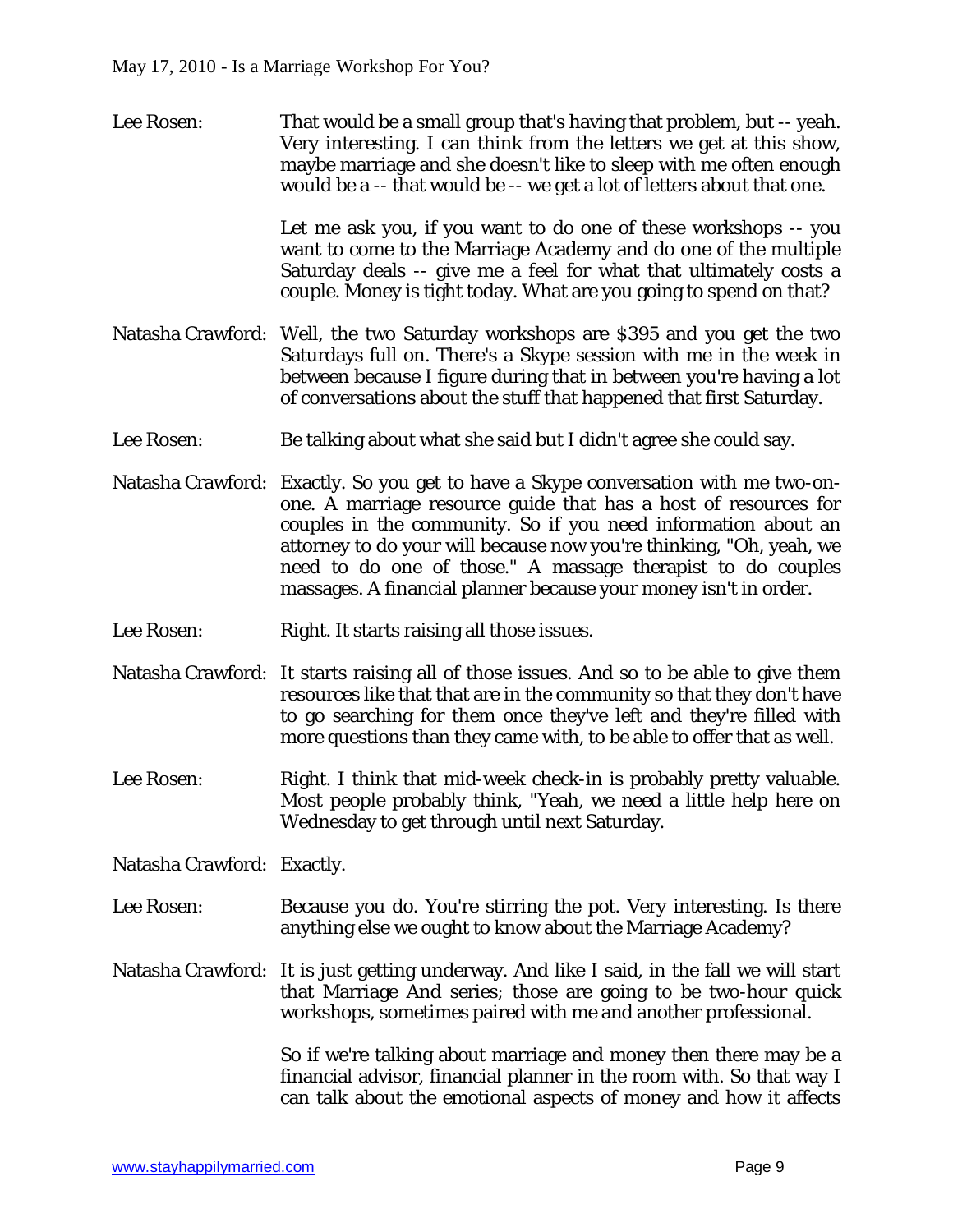marriage and relationships and communication and all of that, but then where my limitations lie in talking about the actual planning, you can have someone right there and that person can talk with you about that.

Or marriage and first baby, having an OB/Gyn right there to talk to you about what's going to happen and the changes and the hormones and all of that, that can have an emotional effect on the relationship.

- Lee Rosen: Oh, I know.
- Natasha Crawford: As she's going through physical hormonal changes, it's not you, it's the hormones.
- Lee Rosen: Right. That's right. It's not you. Yeah. Natasha, thank you so much. I'm really fascinated by what you're doing and I really appreciate you coming by and filling us in on it. Thank you.
- Natasha Crawford: Thank you for having me again.
- Lee Rosen: You can find out a whole lot more about the Marriage Academy. I'm going to give you three websites and a phone number that you can visit. And I'll put links to these in the show notes, of course.

You can get class descriptions, dates, all of that for Marriage Academy at MarriageAcademy.net. You can also learn a lot more about Natasha and her counseling services by visiting the website for her practice; that's NatashaCrawford.com. You can also check out her blog. And the blog is at NatashaCrawford.blogspot.com. That's a lot to remember but I promise you I'll put it right there in the show notes at Stay Happily Married.

If you'd like to get a hold of Natasha, her office number is (919) 807-1156.

Thank you so much for listening today. I hope that you will join us again next week. In the meantime, keep the comments coming. The suggestions are fantastic. The feedback is very, very helpful and we really appreciate it.

You can reach us by calling our comment line at (919) 256-3083 or you can e-mail us at [comments@stayhappilymarried.com.](mailto:comments@stayhappilymarried.com.) 

I'm Lee Rosen. Until next time, stay happily married.

\_\_\_\_\_\_\_\_\_\_\_\_\_\_\_\_\_\_\_\_\_\_\_\_\_\_\_\_\_\_\_\_\_\_\_